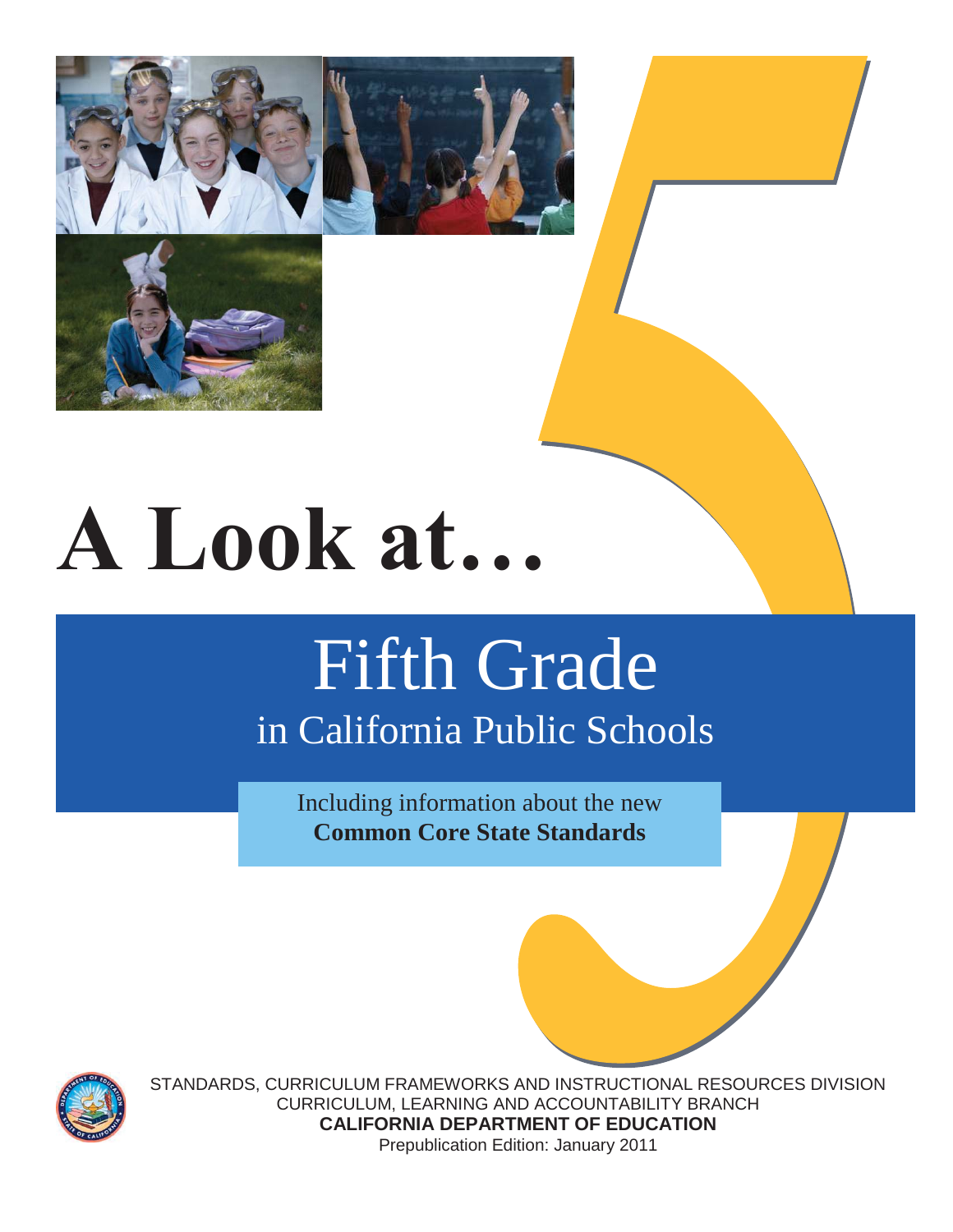# **Mathematics**

# **Overview**

Effective mathematics education provides students with a balanced instructional program. In such a program, students become proficient in basic computational skills and procedures, develop conceptual understandings, and become adept at problem solving. Standards-based mathematics instruction starts with basic material and increases in scope and content as the years progress. It is like an inverted pyramid, with the entire weight of the developing subject, including readiness for algebra, resting on the foundations built in the early grades.



California recently adopted new standards in mathematics, the Common Core State Standards (CCSS) with California additions. The CCSS are comprised of standards developed by the state-led Common Core State Standards Initiative and material taken from the 1997 California mathematics standards. California will implement these new standards gradually over the next several years as curriculum frameworks, instructional materials, and assessments based on the CCSS are adopted.

There are many similarities between the CCSS and the 1997 California mathematics standards, but there are also a few noteworthy differences. For instance, the CCSS are organized by "domains" which add grade-level focus and vary slightly by grade. The domains for fifth grade are Operations and Algebraic Thinking (OA), Number and Operations in Base Ten (NBT), Number and Operations – Fractions (NF), Measurement and Data (MD), and Geometry (G). Also, the CCSS do not include "key standards" as in the 1997 California mathematics standards. Instead, the CCSS are designed to have a greater focus at each grade and to develop mathematics topics in depth. In the early grades, the CCSS continue to emphasize concepts necessary for the study of more advanced mathematics in later years. To ensure that students have adequate time to achieve mastery, some of the 1997 California mathematics standards familiar to California's fifth grade teachers will be taught in different grades after the CCSS are fully implemented.

This section provides an overview of the new CCSS for fifth grade mathematics, including some highlights of how the fifth grade curriculum, based on the 1997 California mathematics standards, change with the implementation of the new CCSS. It includes a review of the important mathematical concepts and skills from fourth grade (prerequisite skills) and guidance on areas of mathematics that may be challenging for some English learners. A complete listing of the grade five CCSS with California additions for mathematics can be found at the end of this section. A complete listing of the grade five 1997 California mathematics standards is located on the CDE Content Standards Web page at

http://www.cde.ca.gov/be/st/ss/documents/mathstandard.pdf.

# **What Fifth Grade Students Should Know**

Students entering fifth grade who have met the fourth grade CCSS for mathematics are able to apply the four operations (addition, subtraction, multiplication, and division) with whole numbers to solve multi-step word problems including problems in which remainders must be interpreted. They have learned to fluently add and subtract multi-digit numbers and can also round multi-digit numbers. Students can multiply multi-digit numbers by two-digit numbers and divide four-digit dividends and one-digit divisors to find whole number quotients and remainders.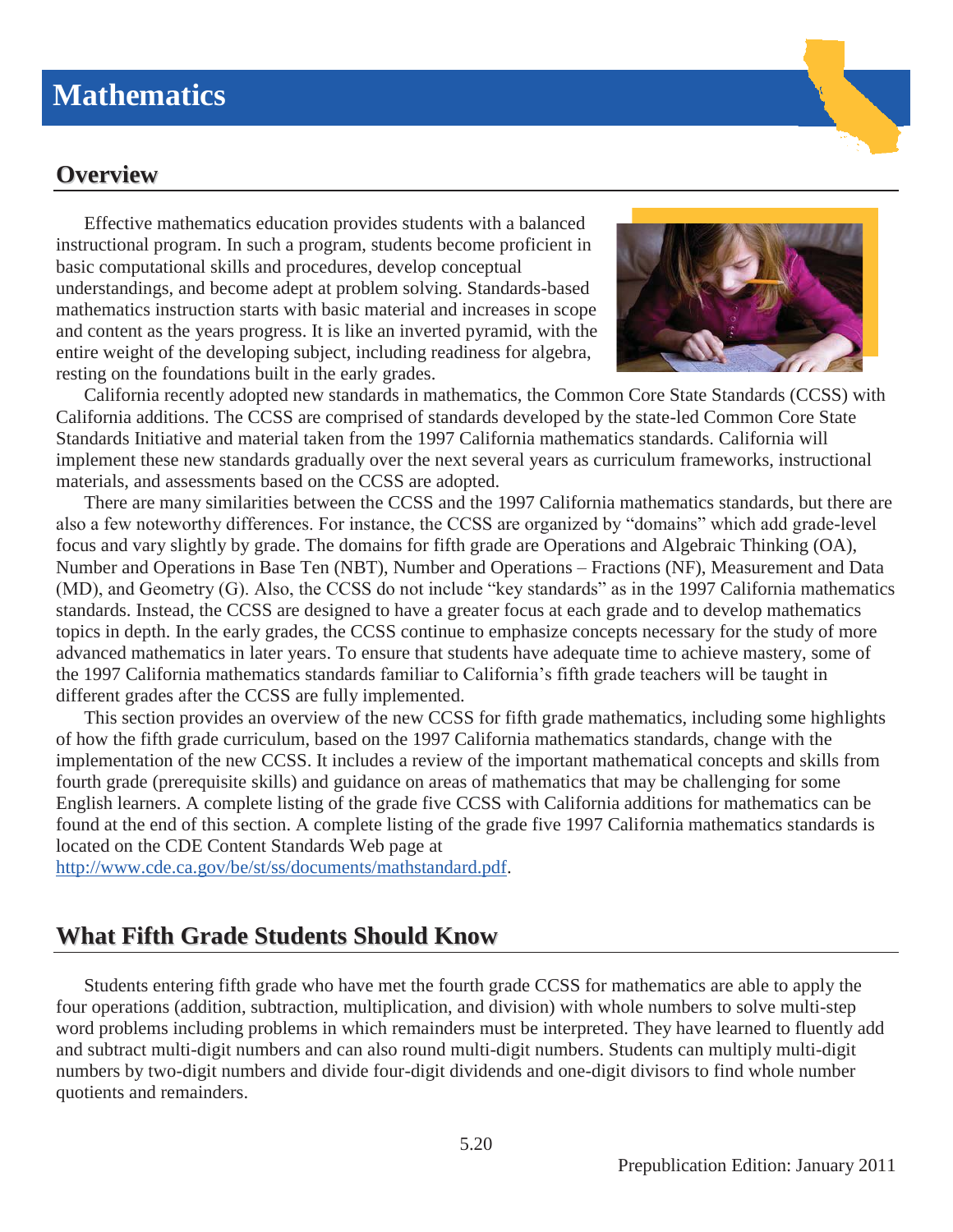While in fourth grade, students developed an understanding of equivalence and ordering of fractions. They compared two fractions with different numerators and different denominators by creating common denominators or numerators or by comparing to benchmark fractions such as 1/2. Students decomposed a fraction into a sum of fractions with the same denominator. They solved word problems involving addition and subtraction of fractions with like denominators and multiplication of a fraction by a whole number. Students used decimal notation for fractions with denominators of 10 or 100 (e.g., rewrite 0.62 as 62/100). They also compared two decimals to hundredths by reasoning about their size and record the results of the comparisons with the symbols  $>$ ,  $=$ , or  $<$ .

Students entering fifth grade can use the four operations to solve word problems involving measurement and conversion of measurements from a larger unit to a smaller unit within one system (e.g., metric or English units). They understand area and perimeter of rectangles and apply the formulas in real world problems.

 Students have developed an understanding of the concept of lines and angles. They can measure angles in whole-number degrees and solve addition and subtraction problems to find unknown angles on a diagram. They can draw and identify points, lines (including parallel and perpendicular lines), and angles in two-dimensional figures. In addition, students can classify two-dimensional figures, including special triangles and quadrilaterals, based on the presence or absence of parallel or perpendicular lines or of angles of a specified size. Students understand the concept of symmetry for two-dimensional figures.

# **What Students Learn in Fifth Grade**

Students in fifth grade apply their understanding of fractions and fraction models to represent the addition and subtraction of fractions with unlike denominators. They develop an understanding of the multiplication of fractions, and in limited cases, the division of fractions. Students develop fluency in multiplying and dividing decimals to hundredths and finalize fluency using the four operations with whole numbers. They find the volume of right rectangular prisms and classify two-dimensional figures into categories based on their properties. Students graph points on a coordinate plane to solve real world problems and interpret the coordinate value of points in the context of the situation.

#### **Operations and Algebraic Thinking**

In fifth grade students write and interpret numerical expression. The CCSS call for students to write and evaluate simple numerical expressions including those that contain parentheses, brackets, or braces. The 1997

**The CCSS call for students to write and evaluate simple numerical expressions including those that contain parentheses, brackets, or braces.** 

California mathematics standards introduce the use of parentheses to indicate the order of operations at grade four. Both the 1997 California mathematics standards and the CCSS develop the concept of prime factorization as students express a whole number on the range 2–50 as a product of its prime factors. Students also form ordered pairs from numerical patterns generated from given rules and graph the ordered pairs on a coordinate plane.

With full implementation of the CCSS, the evaluation of numerical expressions involving whole-number exponents or those in which letters stand for numbers will be introduced in grade six; both are grade five topics in the 1997 California

mathematics standards. The use of the distributive property in expressions with variables will be introduced at grade six, a grade five topic in the 1997 California mathematics standards.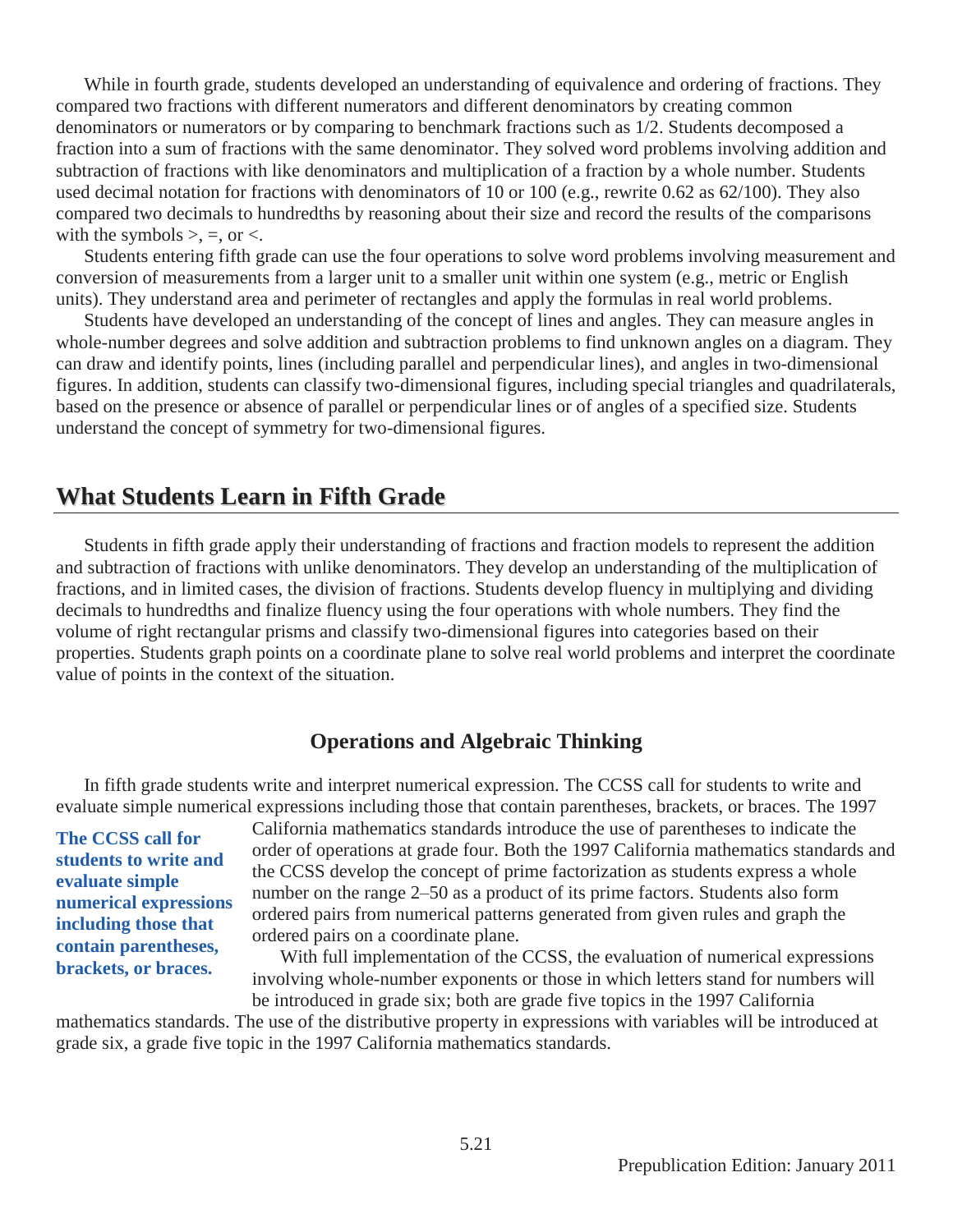#### **Number and Operations in Base Ten**

In fifth grade, students achieve fluency with multi-digit addition, subtraction, multiplication and division of positive whole numbers. Students find whole-number quotients of whole numbers with up to four-digit dividends and two-digit divisors, using strategies based on place value, the properties of operations, and/or the relationship between multiplication and division. Students develop an understanding of operations with decimals as they add, subtract, multiply and divide decimals to hundredths. In both the 1997 California mathematics standards and the CCSS, students use their understanding of place value to read, write, and compare decimals to thousandths and round decimals to any place. Fifth grade students expand their understanding of place value as they explain the effect of multiplying or dividing by powers of 10 on decimal position and the number of zeros in a product. They also use whole-number exponents to denote powers of 10.

With full implementation of the CCSS, operations with negative integers will be introduced in grade six, a grade five topic in the 1997 California mathematics standards.

#### **Number and Operations—Fractions**



Both the 1997 California mathematics standards and the CCSS further the development of critical skills required for understanding and working with fractions. Students extend previous understanding of equivalent fractions to add and subtract fractions with unlike denominators, including mixed numbers. They solve word problems involving addition and subtraction of fractions with unlike denominators by using visual fraction models or equations to represent the problem. They also mentally estimate and assess the reasonableness of their answers. (For example, recognize an incorrect result  $2/5 + 1/2 = 3/7$ , by observing that  $3/7 < 1/2$ .

In fifth grade, students apply and extend previous understandings of multiplication and division to multiply and divide fractions. Students multiply a fraction or whole number by a fraction. They find the area of a rectangle with fractional side lengths by tiling it with unit squares and multiplying the side lengths to demonstrate procedural equivalence. Fifth graders interpret multiplication as scaling (resizing) by explaining the results of multiplying given numbers by fractions greater than 1 (a product greater than the given number) and less than 1 (a product smaller than the given number). They solve real world problems involving multiplication of fractions and mixed numbers.

Students interpret a fraction as division of the numerator by the denominator  $(a/b = a \div b)$ , a grade four topic in the 1997 California mathematics standards. They use visual fraction models or equations to solve word problems involving division of whole numbers leading to answers in the form of fractions, mixed numbers, or decimal fractions. Students divide unit fractions by non-zero whole numbers and whole numbers by unit fractions. They use the relationship between multiplication and division to explain that  $(1/3) \div 4 = 1/12$  because  $(1/12)$  x 4 = 1/3 and 4  $\div$  (1/5) = 20 because 20 x (1/5) = 4. Division of a fraction by a fraction, a grade five topic in the 1997 California mathematics standards, is a grade six topic in the CCSS.

With full implementation of the CCSS, problems involving percent and negative numbers on a number line are addressed at grade six; both are grade five topics in the 1997 California mathematics standards.

#### **Measurement and Data**

In both the 1997 California mathematics standards and the CCSS, students convert among different-sized standard measurement units within a given measurement system and use these conversions to solve problems.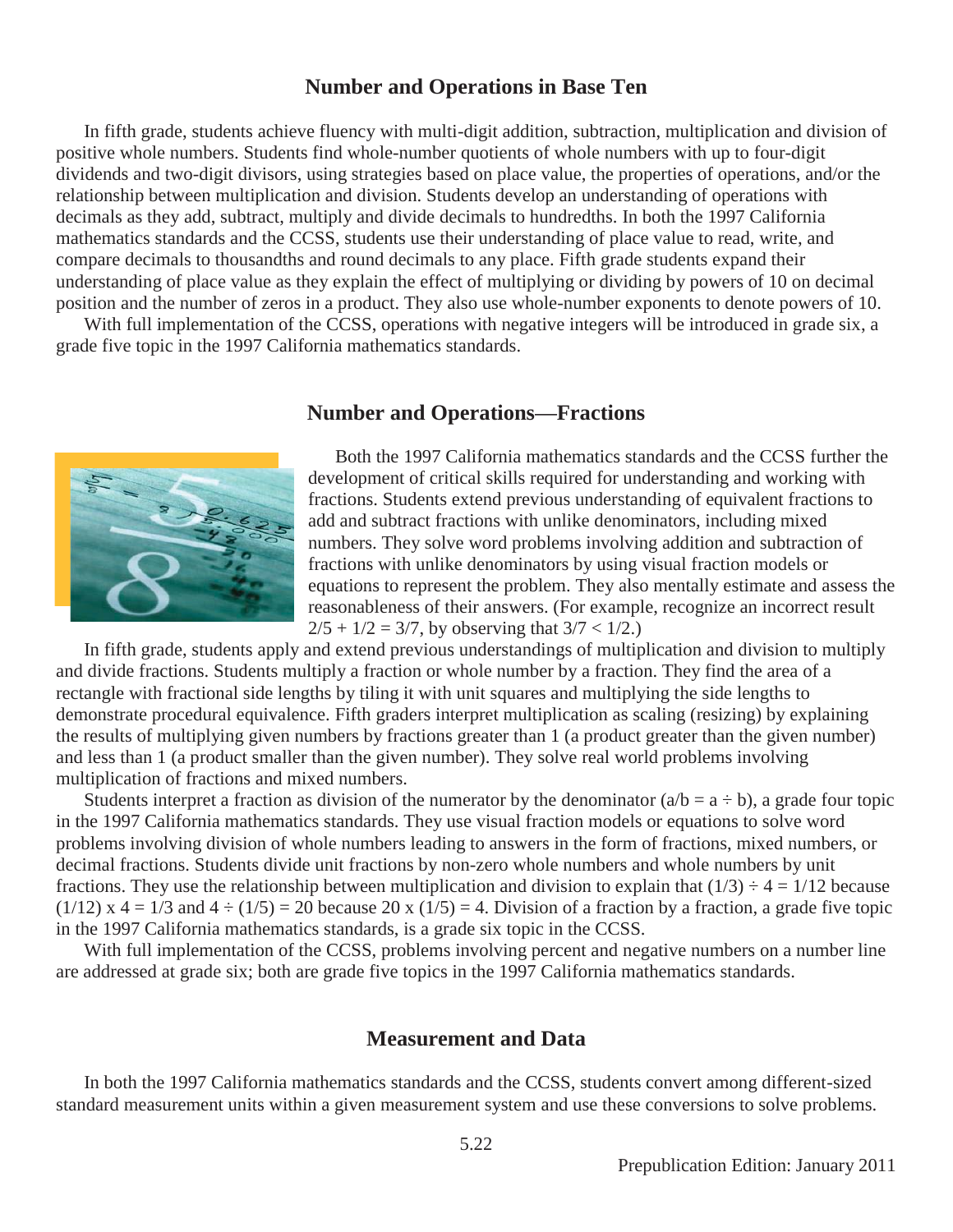They represent data in graphs and interpret the meaning of the data to solve problems involving information presented in the graph.

Fifth grade students understand the concept of volume and relate volume to multiplication and addition to solve real world and mathematical problems. They find the volume of right rectangular prisms using unit cubes and relate the method to multiplying the height by the area of the base to show procedural equivalence. Students use the understanding of volume to apply the formulas  $V = l \times w \times h$  and  $V = b \times h$  for rectangular prisms with whole-number edge lengths.

With full implementation of the CCSS, the concepts of mean and median to summarize data sets are introduced in grade six.

#### **Geometry**

Students extend their understanding of two-dimensional figures as they classify them in a hierarchy based

on properties. They distinguish among rectangles, parallelograms, and trapezoids and derive and use the formula for the area of a triangle and of a parallelogram by comparing it with the formula for the area of a rectangle (i.e., two of the same triangles make a parallelogram with twice the area; a parallelogram is compared with a rectangle of the same area by cutting and pasting a right triangle on the parallelogram). Students know that the sum of the angles of any triangle is 180° and the sum of the angles of any quadrilateral is 360° and use this information to solve problems.

**Students know that the sum of the angles of any triangle is 180° and the sum of the angles of any quadrilateral is 360° and use this information to solve problems.** 

 Fifth grade students graph points in the first quadrant of the coordinate plan to solve problems. With full implementation of the CCSS, the concept of graphing points on a coordinate plane is introduced at grade five; this was previously a grade four topic in the 1997 California mathematics standards. In addition, although both the 1997 California mathematics standards and the CCSS address graphing points in the first quadrant of the coordinate plane to represent real world problems in grade five, writing equations representing real world problems and graphing in all four quadrants are introduced at grade six in the CCSS. Also, the construction of three-dimensional figures from two-dimensional patterns to compute the surface area of figures is addressed at grade six in the CCSS.

# **Support for English Learners**

Students need to develop knowledge of mathematics as a language. However, the academic language of mathematics instruction and the specialized vocabulary of mathematics can create particular challenges for English learners.

The language of mathematics is very precise compared with the English used in common discourse. English learners need opportunities to develop their knowledge of the features of language that are used to teach mathematics, such as semantics (how to translate the words of a problem into a symbolic representation), syntax (the order of words and phrases), and mathematical discourse (writing or talking about mathematical terms, concepts, etc.). The specialized vocabulary of mathematics should be explicitly taught and reinforced throughout the year.

These areas can create special challenges for English learners in the early grades:

• At an early stage students may have difficulty with such English words as first, second, last, before, every, each, more, and equal. Students may be unfamiliar with sum, difference, solve, length, and value.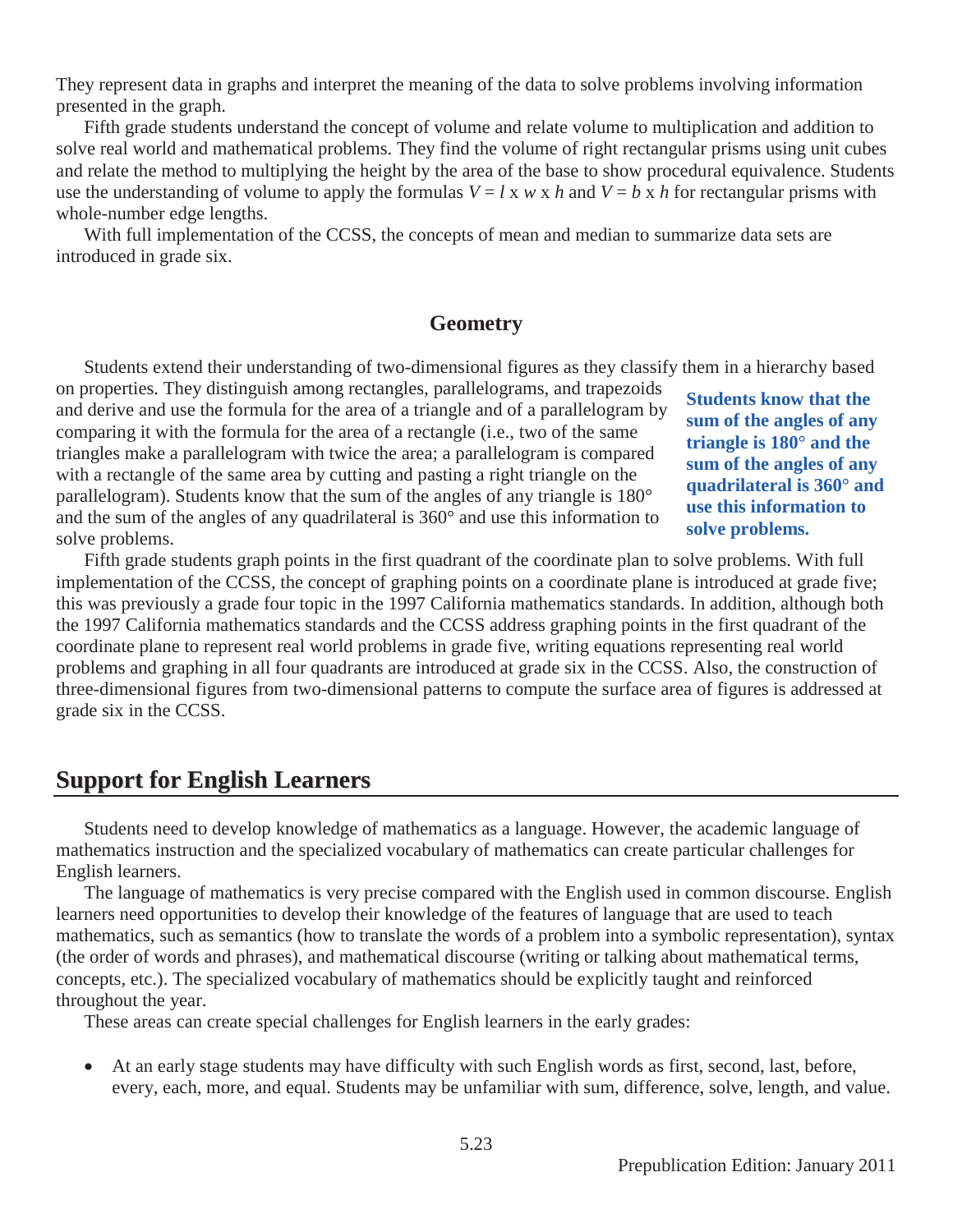- The different meanings of multiple-meaning words should be explicitly taught. These words may have a meaning in common discourse that is different from the meaning in mathematics, such as table or face (as in the face of a clock).
- The place values of some of the numbers between 10 and 20 are not obvious from their names (e.g., the number 16 is called sixteen in English, but ten plus six in other languages).
- The narrative descriptions of a word problem can require language skills that students have not yet mastered, particularly when the language of a word problem is ambiguous or includes idioms (e.g., "a dime a dozen"), comparatives (greater than, less than, most often, least often), or position words (behind, below, in front of, to the right or left of).
- Students may have learned different symbols and procedures that may result in the same answer. In some countries, students are expected to do most steps mentally instead of writing out each step.

Instruction in mathematics should be promoted despite low literacy or limited proficiency in the English language, along with critical thinking and analysis skills. Specially designed academic instruction in English (SDAIE) strategies can provide valuable instructional strategies to meet the needs of English learners. For additional resources to support the teaching of English learners, go to the CDE English Learners Web page at http://www.cde.ca.gov/sp/el/.

# **Use of Calculators**

Although not discussed in the CCSS, the use of calculators plays a special role in mathematics teaching and learning. Initially, it is important that students in the early grades develop a facility with basic arithmetic skills without reliance on calculators. At later grades, once students are ready to use calculators to their advantage, calculators can provide a very useful tool not only for solving problems in various contexts but also for broadening students' mathematical horizons.

# **The Standards**

The CCSS that follow are the pre-publication version of the standards prepared by the Sacramento County Office of Education (SCOE), updated on October 21, 2010. Content that is unique to California and was added to the multi-state common core standards is in bold typeface. The SCOE document is available online at http://www.scoe.net/castandards/agenda/2010/math\_ccs\_recommendations.pdf (Outside Source). These grade five CCSS for Mathematics were adopted by the California State Board of Education on August 2, 2010.

A complete listing of the grade five 1997 California mathematics standards is located on the CDE Web page at http://www.cde.ca.gov/be/st/ss/documents/mathstandard.pdf.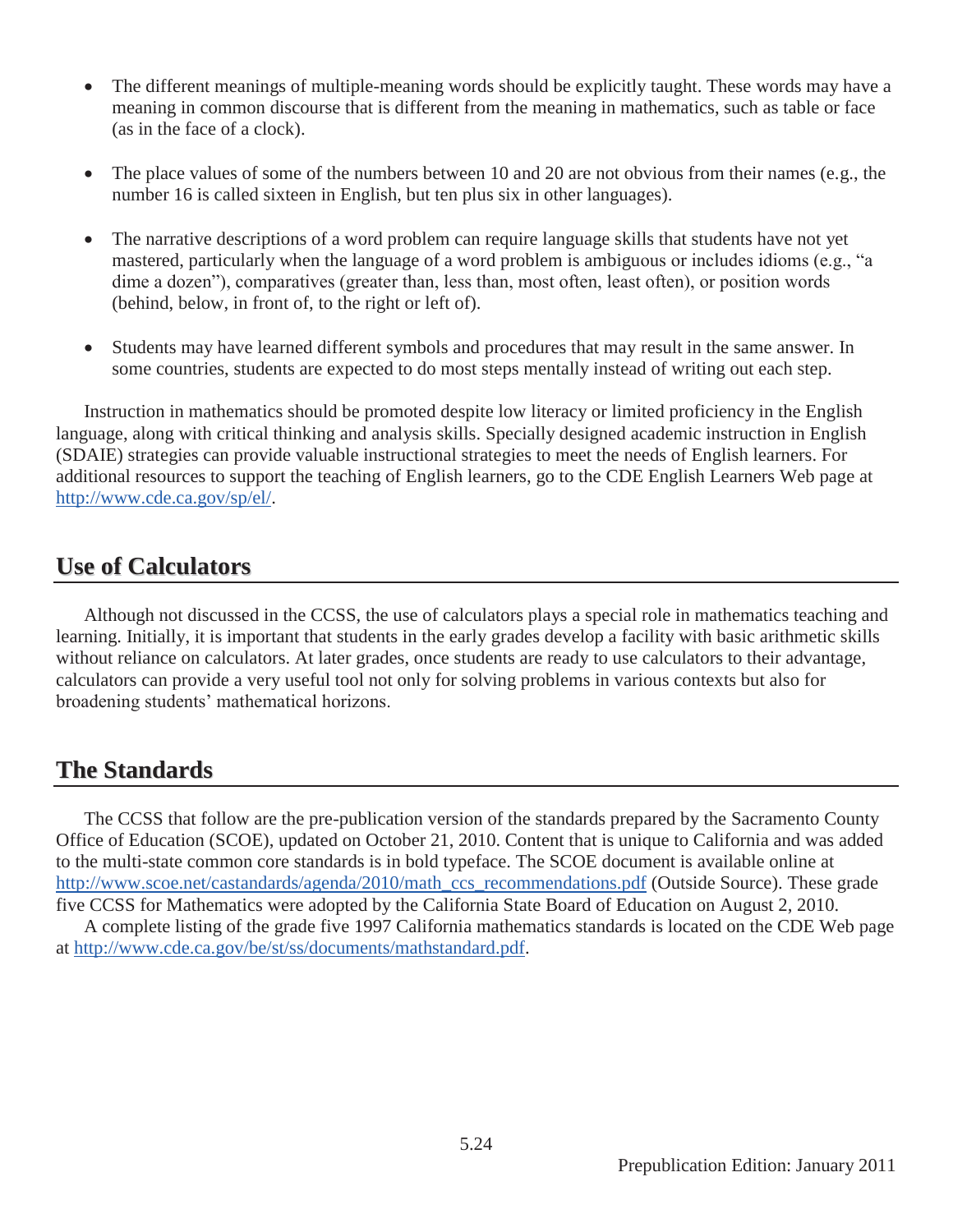# **Common Core State Standards with California Additions Mathematics – Grade Five**

#### **Operations and Algebraic Thinking (5.OA)**

**Write and interpret numerical expressions.** 

1. Use parentheses, brackets, or braces in numerical expressions, and evaluate expressions with these symbols.

| Write simple expressions that record calculations with numbers, and interpret numerical                           |
|-------------------------------------------------------------------------------------------------------------------|
| expressions without evaluating them. For example, express the calculation "add $\delta$ and $\delta$ , then       |
| multiply by 2" as $2 \times (8 + 7)$ . Recognize that $3 \times (18932 + 921)$ is three times as large as 18932 + |
| 921, without having to calculate the indicated sum or product.                                                    |

**2.1 Express a whole number in the range 2-50 as a product of its prime factors. For example, find the prime factors of 24 and express 24 as 2x2x2x3.** 

**Analyze patterns and relationships.** 

3. Generate two numerical patterns using two given rules. Identify apparent relationships between corresponding terms. Form ordered pairs consisting of corresponding terms from the two patterns, and graph the ordered pairs on a coordinate plane. *For example, given the rule "Add 3" and the starting number 0, and given the rule "Add 6" and the starting number 0, generate terms in the resulting sequences, and observe that the terms in one sequence are twice the corresponding terms in the other sequence. Explain informally why this is so.*

| <b>Number and Operations in Base Ten (5.NBT)</b> |                                                                                                                                                                                                                                                                                 |  |  |  |  |  |
|--------------------------------------------------|---------------------------------------------------------------------------------------------------------------------------------------------------------------------------------------------------------------------------------------------------------------------------------|--|--|--|--|--|
|                                                  | Understand the place value system.                                                                                                                                                                                                                                              |  |  |  |  |  |
| 1.                                               | Recognize that in a multi-digit number, a digit in one place represents 10 times as much as it<br>represents in the place to its right and 1/10 of what it represents in the place to its left.                                                                                 |  |  |  |  |  |
| 2.                                               | Explain patterns in the number of zeros of the product when multiplying a number by powers of 10,<br>and explain patterns in the placement of the decimal point when a decimal is multiplied or divided<br>by a power of 10. Use whole-number exponents to denote powers of 10. |  |  |  |  |  |
| 3.                                               | Read, write, and compare decimals to thousandths.                                                                                                                                                                                                                               |  |  |  |  |  |
|                                                  | a. Read and write decimals to thousand this using base-ten numerals, number names, and<br>expanded form, e.g., $347.392 = 3 \times 100 + 4 \times 10 + 7 \times 1 + 3 \times (1/10) + 9 \times (1/100) + 2 \times$<br>$(1/1000)$ .                                              |  |  |  |  |  |
|                                                  | b. Compare two decimals to thousand the based on meanings of the digits in each place, using<br>$\ge$ , =, and < symbols to record the results of comparisons.                                                                                                                  |  |  |  |  |  |
| 4.                                               | Use place value understanding to round decimals to any place.                                                                                                                                                                                                                   |  |  |  |  |  |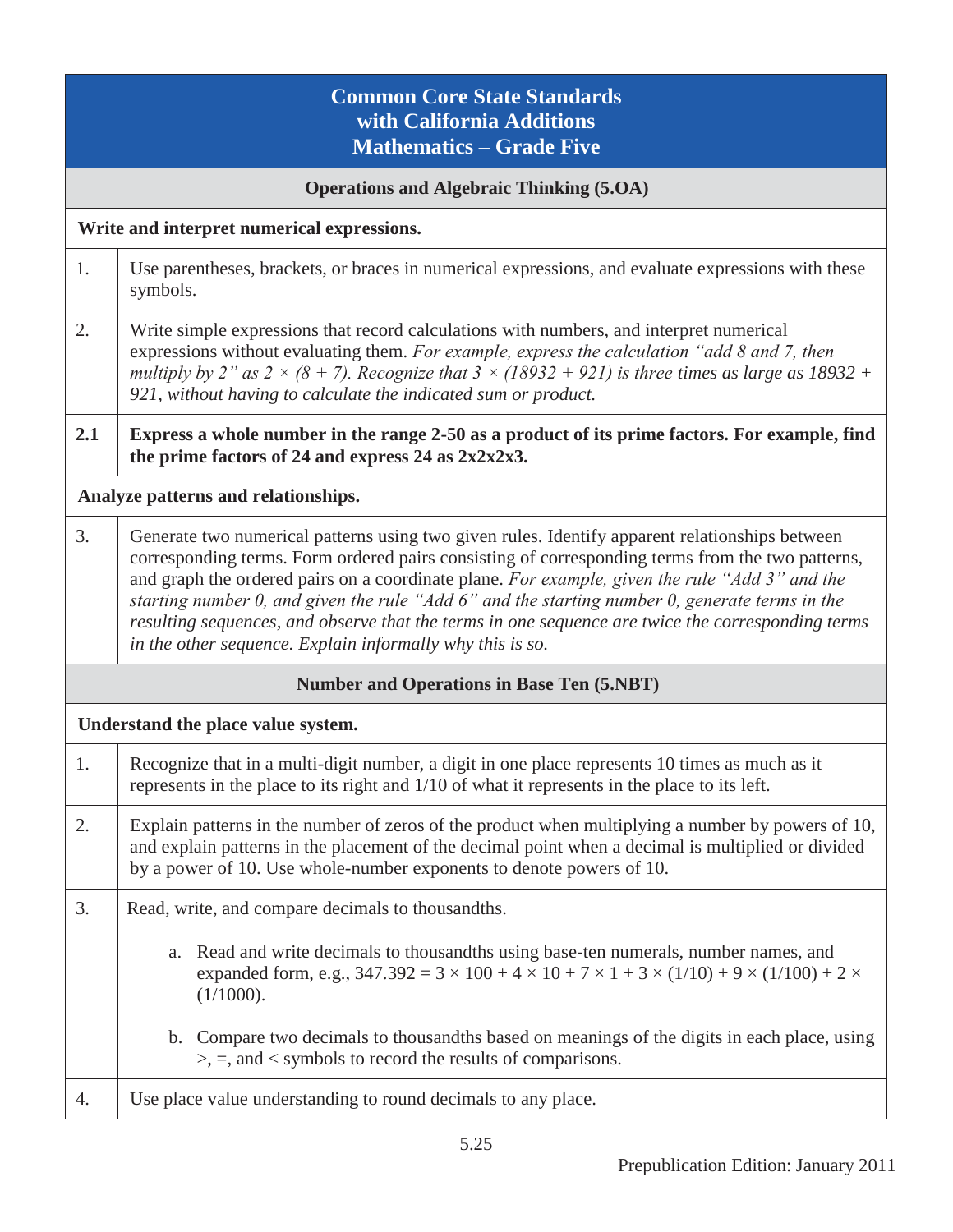| Perform operations with multi-digit whole numbers and with decimals to hundredths. |                                                                                                                                                                                                                                                                                                                                                                                                                                                                                                                                                                                                                                                                                                                       |  |  |  |  |  |
|------------------------------------------------------------------------------------|-----------------------------------------------------------------------------------------------------------------------------------------------------------------------------------------------------------------------------------------------------------------------------------------------------------------------------------------------------------------------------------------------------------------------------------------------------------------------------------------------------------------------------------------------------------------------------------------------------------------------------------------------------------------------------------------------------------------------|--|--|--|--|--|
| 5.                                                                                 | Fluently multiply multi-digit whole numbers using the standard algorithm.                                                                                                                                                                                                                                                                                                                                                                                                                                                                                                                                                                                                                                             |  |  |  |  |  |
| 6.                                                                                 | Find whole-number quotients of whole numbers with up to four-digit dividends and two-digit<br>divisors, using strategies based on place value, the properties of operations, and/or the relationship<br>between multiplication and division. Illustrate and explain the calculation by using equations,<br>rectangular arrays, and/or area models.                                                                                                                                                                                                                                                                                                                                                                    |  |  |  |  |  |
| 7.                                                                                 | Add, subtract, multiply, and divide decimals to hundredths, using concrete models or drawings and<br>strategies based on place value, properties of operations, and/or the relationship between addition<br>and subtraction; relate the strategy to a written method and explain the reasoning used.                                                                                                                                                                                                                                                                                                                                                                                                                  |  |  |  |  |  |
|                                                                                    | <b>Number and Operations—Fractions (5.NF)</b>                                                                                                                                                                                                                                                                                                                                                                                                                                                                                                                                                                                                                                                                         |  |  |  |  |  |
|                                                                                    | Use equivalent fractions as a strategy to add and subtract fractions.                                                                                                                                                                                                                                                                                                                                                                                                                                                                                                                                                                                                                                                 |  |  |  |  |  |
| 1.                                                                                 | Add and subtract fractions with unlike denominators (including mixed numbers) by replacing given<br>fractions with equivalent fractions in such a way as to produce an equivalent sum or difference of<br>fractions with like denominators. For example, $2/3 + 5/4 = 8/12 + 15/12 = 23/12$ . (In general, a/b<br>$+ c/d = (ad + bc)/bd.)$                                                                                                                                                                                                                                                                                                                                                                            |  |  |  |  |  |
| 2.                                                                                 | Solve word problems involving addition and subtraction of fractions referring to the same whole,<br>including cases of unlike denominators, e.g., by using visual fraction models or equations to<br>represent the problem. Use benchmark fractions and number sense of fractions to estimate mentally<br>and assess the reasonableness of answers. For example, recognize an incorrect result $2/5 + 1/2 =$<br>$3/7$ , by observing that $3/7 < 1/2$ .                                                                                                                                                                                                                                                               |  |  |  |  |  |
| fractions.                                                                         | Apply and extend previous understandings of multiplication and division to multiply and divide                                                                                                                                                                                                                                                                                                                                                                                                                                                                                                                                                                                                                        |  |  |  |  |  |
| 3.                                                                                 | Interpret a fraction as division of the numerator by the denominator $(a/b = a \div b)$ . Solve word<br>problems involving division of whole numbers leading to answers in the form of fractions, mixed<br>numbers, or decimal fractions, e.g., by using visual fraction models or equations to represent the<br>problem. For example, interpret $3/4$ as the result of dividing 3 by 4, noting that $3/4$ multiplied by 4<br>equals 3, and that when 3 wholes are shared equally among 4 people each person has a share of<br>size 3/4. If 9 people want to share a 50-pound sack of rice equally by weight, how many pounds of<br>rice should each person get? Between what two whole numbers does your answer lie? |  |  |  |  |  |
| 4.                                                                                 | Apply and extend previous understandings of multiplication to multiply a fraction or whole number<br>by a fraction.                                                                                                                                                                                                                                                                                                                                                                                                                                                                                                                                                                                                   |  |  |  |  |  |
|                                                                                    | Interpret the product $(a/b) \times q$ as a parts of a partition of q into b equal parts; equivalently,<br>a.<br>as the result of a sequence of operations $a \times q \div b$ . For example, use a visual fraction<br>model to show ( $2/3$ ) $\times$ 4 = 8/3, and create a story context for this equation. Do the same<br>with $(2/3) \times (4/5) = 8/15$ . (In general, $(a/b) \times (c/d) = ac/bd$ .)                                                                                                                                                                                                                                                                                                         |  |  |  |  |  |
|                                                                                    | b. Find the area of a rectangle with fractional side lengths by tiling it with unit squares of the<br>appropriate unit fraction side lengths, and show that the area is the same as would be found                                                                                                                                                                                                                                                                                                                                                                                                                                                                                                                    |  |  |  |  |  |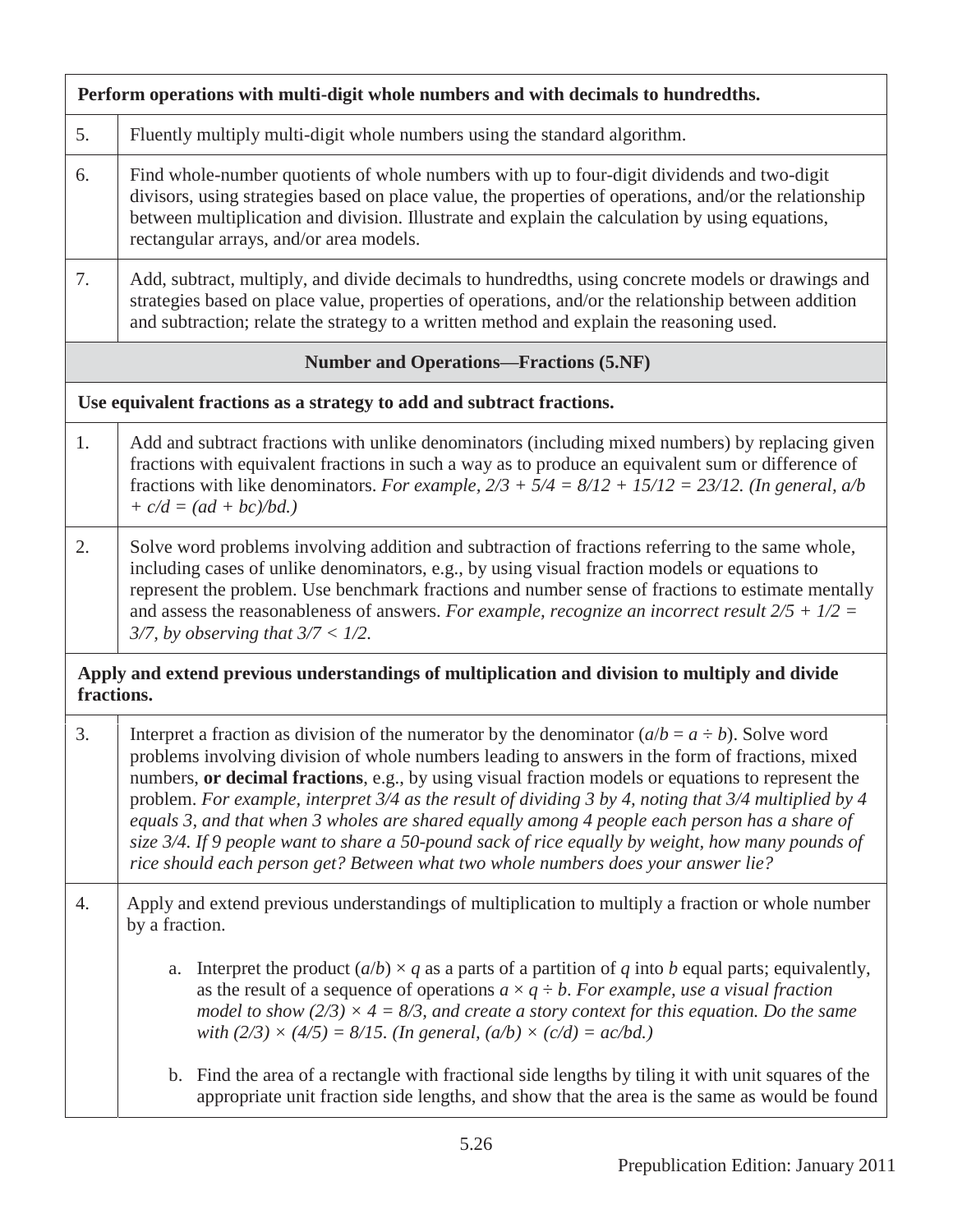|                                                                   | by multiplying the side lengths. Multiply fractional side lengths to find areas of rectangles,<br>and represent fraction products as rectangular areas.                                                                                                                                                                                                                                                                                                                                 |  |  |  |
|-------------------------------------------------------------------|-----------------------------------------------------------------------------------------------------------------------------------------------------------------------------------------------------------------------------------------------------------------------------------------------------------------------------------------------------------------------------------------------------------------------------------------------------------------------------------------|--|--|--|
| 5.                                                                | Interpret multiplication as scaling (resizing), by:                                                                                                                                                                                                                                                                                                                                                                                                                                     |  |  |  |
|                                                                   | Comparing the size of a product to the size of one factor on the basis of the size of the<br>a.<br>other factor, without performing the indicated multiplication.                                                                                                                                                                                                                                                                                                                       |  |  |  |
|                                                                   | Explaining why multiplying a given number by a fraction greater than 1 results in a<br>$\mathbf{b}$ .<br>product greater than the given number (recognizing multiplication by whole numbers<br>greater than 1 as a familiar case); explaining why multiplying a given number by a fraction<br>less than 1 results in a product smaller than the given number; and relating the principle of<br>fraction equivalence $a/b = (n \times a)/(n b)$ to the effect of multiplying $a/b$ by 1. |  |  |  |
| 6.                                                                | Solve real world problems involving multiplication of fractions and mixed numbers, e.g., by using<br>visual fraction models or equations to represent the problem.                                                                                                                                                                                                                                                                                                                      |  |  |  |
| 7.                                                                | Apply and extend previous understandings of division to divide unit fractions by whole numbers<br>and whole numbers by unit fractions. <sup>1</sup>                                                                                                                                                                                                                                                                                                                                     |  |  |  |
|                                                                   | Interpret division of a unit fraction by a non-zero whole number, and compute such<br>a.<br>quotients. For example, create a story context for $(1/3) \div 4$ , and use a visual fraction model<br>to show the quotient. Use the relationship between multiplication and division to explain<br>that $(1/3) \div 4 = 1/12$ because $(1/12) \times 4 = 1/3$ .                                                                                                                            |  |  |  |
|                                                                   | Interpret division of a whole number by a unit fraction, and compute such quotients. For<br>$\mathbf{b}$ .<br>example, create a story context for $4 \div (1/5)$ , and use a visual fraction model to show the<br>quotient. Use the relationship between multiplication and division to explain that $4 \div (1/5)$<br>$= 20$ because $20 \times (1/5) = 4$ .                                                                                                                           |  |  |  |
|                                                                   | Solve real world problems involving division of unit fractions by non-zero whole numbers<br>and division of whole numbers by unit fractions, e.g., by using visual fraction models and<br>equations to represent the problem. For example, how much chocolate will each person get<br>if 3 people share 1/2 lb of chocolate equally? How many 1/3-cup servings are in 2 cups of<br>raisins?                                                                                             |  |  |  |
|                                                                   | <b>Measurement and Data (5.MD)</b>                                                                                                                                                                                                                                                                                                                                                                                                                                                      |  |  |  |
| Convert like measurement units within a given measurement system. |                                                                                                                                                                                                                                                                                                                                                                                                                                                                                         |  |  |  |
| 1.                                                                | Convert among different-sized standard measurement units within a given measurement system<br>(e.g., convert 5 cm to 0.05 m), and use these conversions in solving multi-step, real world                                                                                                                                                                                                                                                                                               |  |  |  |

 1 Students able to multiply fractions in general can develop strategies to divide fractions in general, by reasoning about the relationship between multiplication and division. But division of a fraction by a fraction is not a requirement at this grade.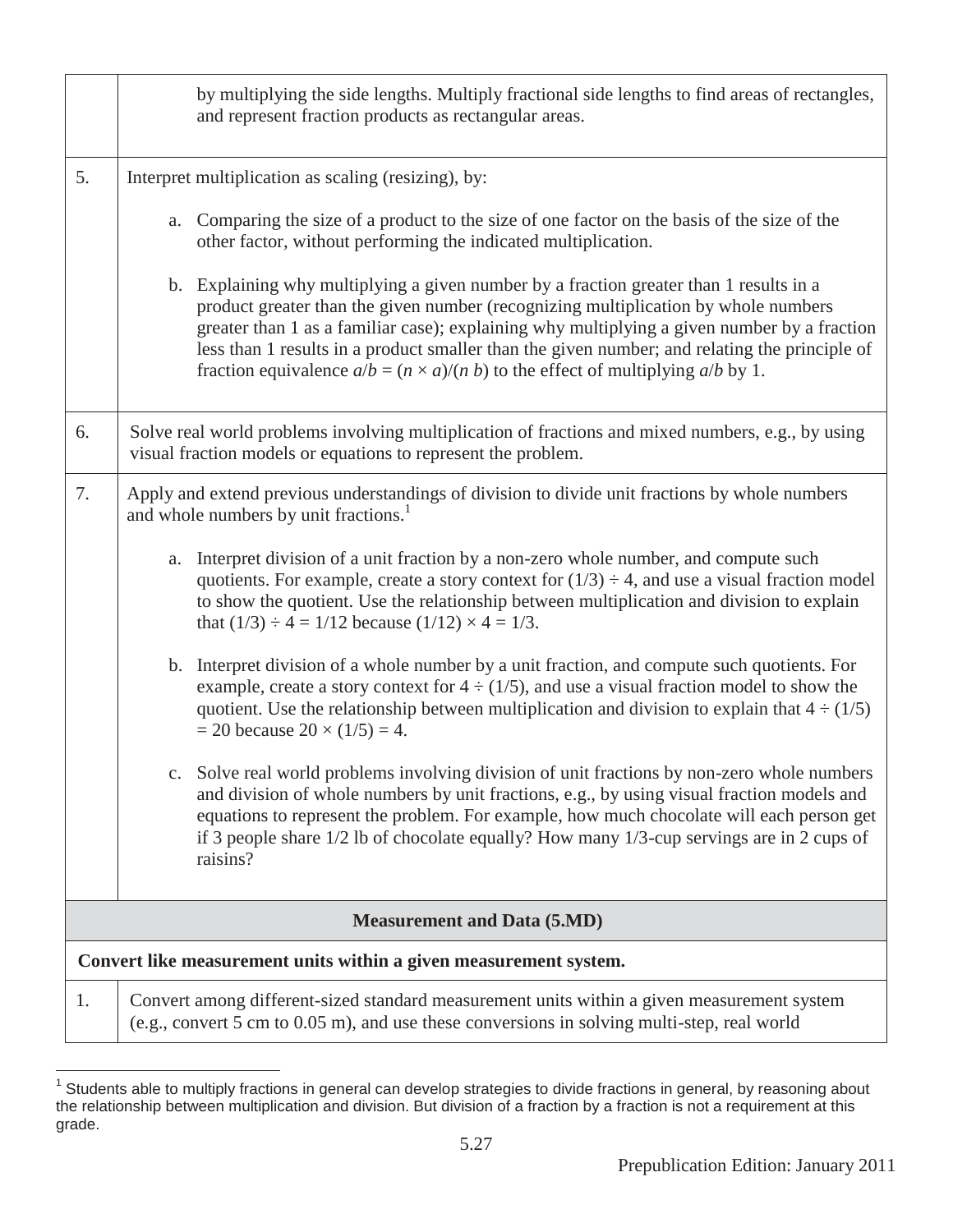|    | problems.                                                                                                                                                                                                                                                                                                                                                                                                                 |  |  |  |  |
|----|---------------------------------------------------------------------------------------------------------------------------------------------------------------------------------------------------------------------------------------------------------------------------------------------------------------------------------------------------------------------------------------------------------------------------|--|--|--|--|
|    | Represent and interpret data.                                                                                                                                                                                                                                                                                                                                                                                             |  |  |  |  |
| 2. | Make a line plot to display a data set of measurements in fractions of a unit $(1/2, 1/4, 1/8)$ . Use<br>operations on fractions for this grade to solve problems involving information presented in line<br>plots. For example, given different measurements of liquid in identical beakers, find the amount of<br>liquid each beaker would contain if the total amount in all the beakers were redistributed equally.   |  |  |  |  |
|    | Geometric measurement: understand concepts of volume and relate volume to multiplication and to<br>addition.                                                                                                                                                                                                                                                                                                              |  |  |  |  |
| 3. | Recognize volume as an attribute of solid figures and understand concepts of volume measurement.                                                                                                                                                                                                                                                                                                                          |  |  |  |  |
|    | a. A cube with side length 1 unit, called a "unit cube," is said to have "one cubic unit" of<br>volume, and can be used to measure volume.                                                                                                                                                                                                                                                                                |  |  |  |  |
|    | b. A solid figure which can be packed without gaps or overlaps using $n$ unit cubes is said to<br>have a volume of $n$ cubic units.                                                                                                                                                                                                                                                                                       |  |  |  |  |
| 4. | Measure volumes by counting unit cubes, using cubic cm, cubic in, cubic ft, and improvised units.                                                                                                                                                                                                                                                                                                                         |  |  |  |  |
| 5. | Relate volume to the operations of multiplication and addition and solve real world and<br>mathematical problems involving volume.                                                                                                                                                                                                                                                                                        |  |  |  |  |
|    | a. Find the volume of a right rectangular prism with whole-number side lengths by packing it<br>with unit cubes, and show that the volume is the same as would be found by multiplying<br>the edge lengths, equivalently by multiplying the height by the area of the base. Represent<br>threefold whole-number products as volumes, e.g., to represent the associative property of<br>multiplication.                    |  |  |  |  |
|    | b. Apply the formulas $V = l \times w \times h$ and $V = b \times h$ for rectangular prisms to find volumes of<br>right rectangular prisms with whole-number edge lengths in the context of solving real<br>world and mathematical problems.                                                                                                                                                                              |  |  |  |  |
|    | c. Recognize volume as additive. Find volumes of solid figures composed of two non-<br>overlapping right rectangular prisms by adding the volumes of the non-overlapping parts,<br>applying this technique to solve real world problems.                                                                                                                                                                                  |  |  |  |  |
|    | Geometry (5.G)                                                                                                                                                                                                                                                                                                                                                                                                            |  |  |  |  |
|    | Graph points on the coordinate plane to solve real-world and mathematical problems.                                                                                                                                                                                                                                                                                                                                       |  |  |  |  |
| 1. | Use a pair of perpendicular number lines, called axes, to define a coordinate system, with the<br>intersection of the lines (the origin) arranged to coincide with the 0 on each line and a given point<br>in the plane located by using an ordered pair of numbers, called its coordinates. Understand that the<br>first number indicates how far to travel from the origin in the direction of one axis, and the second |  |  |  |  |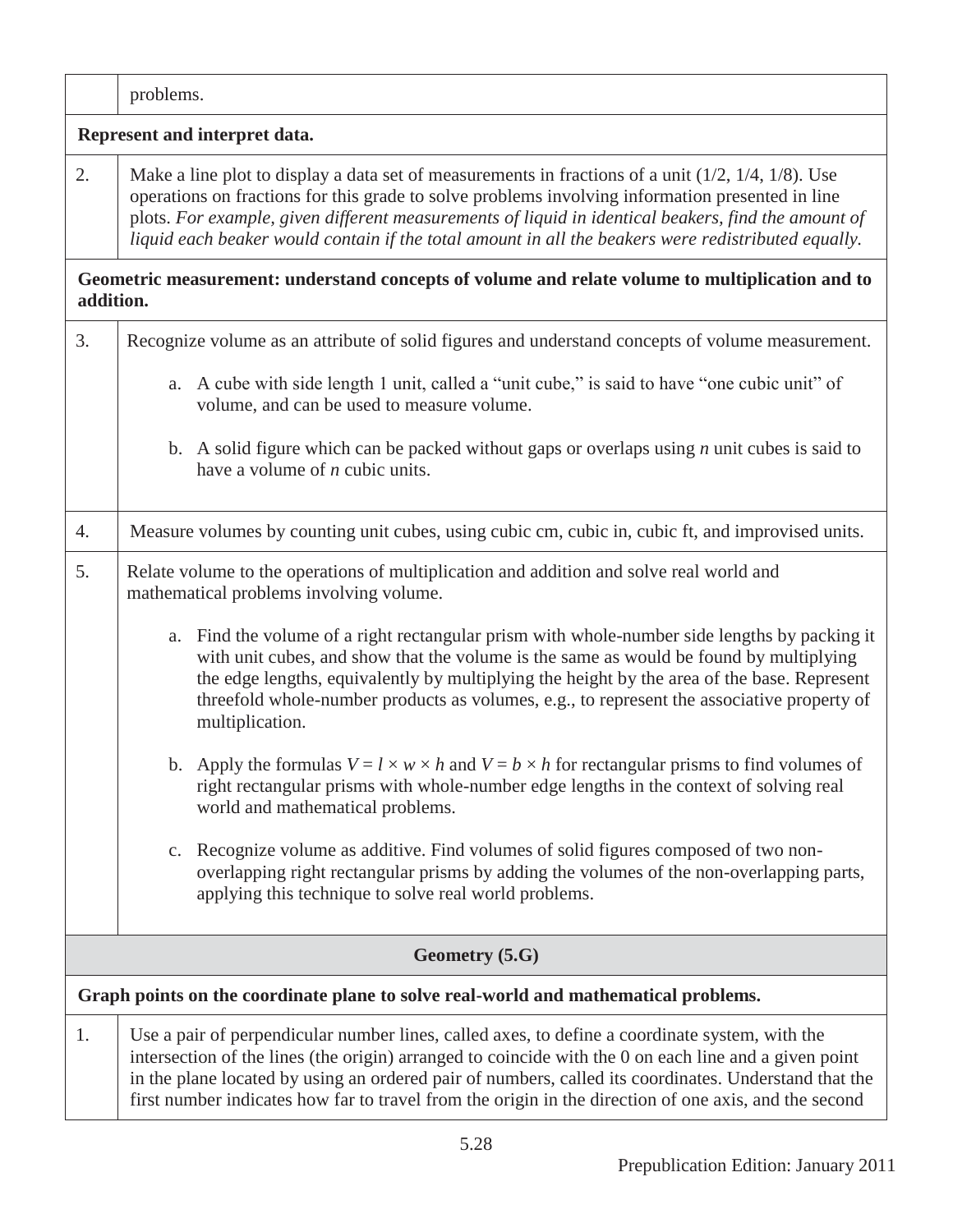|     | number indicates how far to travel in the direction of the second axis, with the convention that the<br>names of the two axes and the coordinates correspond (e.g., $x$ -axis and $x$ -coordinate, $y$ -axis and $y$ -<br>coordinate).                                                                                                                                                 |  |  |  |  |  |  |
|-----|----------------------------------------------------------------------------------------------------------------------------------------------------------------------------------------------------------------------------------------------------------------------------------------------------------------------------------------------------------------------------------------|--|--|--|--|--|--|
| 2.  | Represent real world and mathematical problems by graphing points in the first quadrant of the<br>coordinate plane, and interpret coordinate values of points in the context of the situation.                                                                                                                                                                                         |  |  |  |  |  |  |
|     | Classify two-dimensional figures into categories based on their properties.                                                                                                                                                                                                                                                                                                            |  |  |  |  |  |  |
| 3.  | Understand that attributes belonging to a category of two-dimensional figures also belong to all<br>subcategories of that category. For example, all rectangles have four right angles and squares are<br>rectangles, so all squares have four right angles.                                                                                                                           |  |  |  |  |  |  |
| 3.1 | Distinguish among rectangles, parallelograms, and trapezoids.                                                                                                                                                                                                                                                                                                                          |  |  |  |  |  |  |
| 4.  | Classify two-dimensional figures in a hierarchy based on properties.                                                                                                                                                                                                                                                                                                                   |  |  |  |  |  |  |
| 5.  | Know that the sum of the angles of any triangle is $180^\circ$ and the sum of the angles of any<br>quadrilateral is 360° and use this information to solve problems. (CA-Standard MG 2.2)                                                                                                                                                                                              |  |  |  |  |  |  |
| 6.  | Derive and use the formula for the area of a triangle and of a parallelogram by comparing it<br>with the formula for the area of a rectangle (i.e. two of the same triangles make a<br>parallelogram with twice the area; a parallelogram is compared with a rectangle of the same<br>area by cutting and pasting a right triangle on the parallelogram). (CA-Standard MG 1.1)         |  |  |  |  |  |  |
|     | <b>Standards for Mathematical Practice</b><br>Integrated throughout the CCSS                                                                                                                                                                                                                                                                                                           |  |  |  |  |  |  |
|     | 1. Make sense of problems and persevere in solving them.<br>2. Reason abstractly and quantitatively.<br>3. Construct viable arguments and critique the reasoning of others.<br>4. Model with mathematics.<br>5. Use appropriate tools strategically.<br>6. Attend to precision.<br>7. Look for and make use of structure.<br>8. Look for and express regularity in repeated reasoning. |  |  |  |  |  |  |